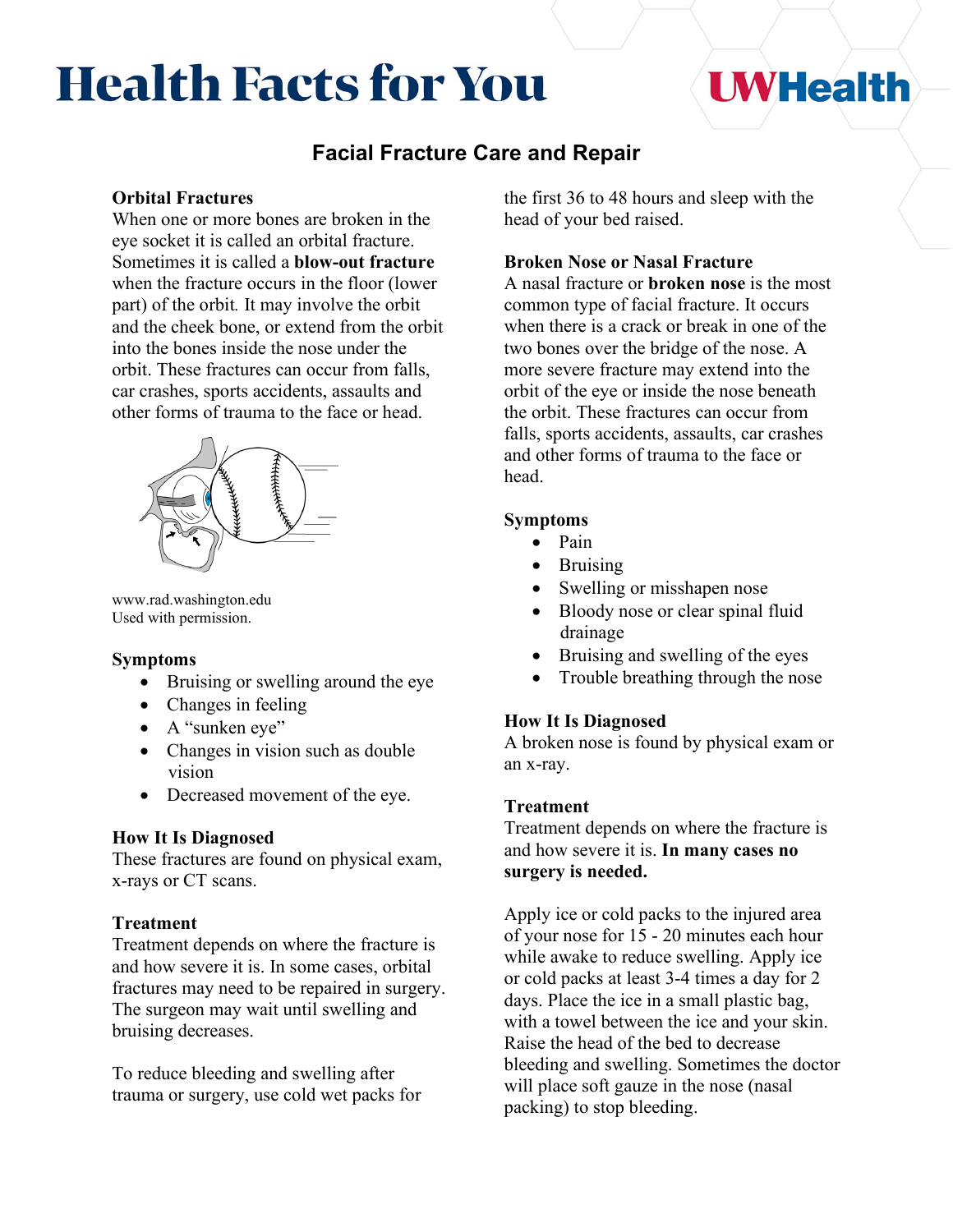If the nose is not in line, the doctor may straighten it by hand. If you need surgery, the plastic surgeon may wait until swelling and bruising decrease.

#### **Jaw Fractures**

A fractured jaw occurs when one or more bones are broken in the upper jaw (maxilla) or lower jaw (mandible). **Le Fort I, II, or III** are names for fractures that involve the jaw. These fractures can occur from falls, car crashes, sports accidents, assaults, and other forms of trauma to the face or head.

#### **Symptoms**

- Bruising
- Swelling
- Pain and tenderness over the fracture site
- Numbness
- Cuts
- Bleeding
- Facial deformity
- Malocclusion (the feeling that your teeth don't bite together like they should) , misaligned teeth, and lost or loosened teeth

#### **How It Is Diagnosed**

A broken jaw is found by physical exam or with an x-ray. Sometimes the fracture is seen on a CT scan of the head, which was done for other reasons.

#### **Treatment**

Treatment depends on where the fracture is and how severe it is. In some cases you will have **maxillo-mandibular fixation (MMF)**  for 1-8 weeks. This is when the jaws are lined up and arch bars (like braces) are put in place and wired or rubber banded to keep your jaws shut. This allows the break to heal in a correct manner.



**Open reduction and internal fixation (ORIF)** surgery may be needed for certain types of fractures and more severe fractures.

Apply ice or cold packs to the injured area of your jaw 15 - 20 minutes each hour while awake to reduce swelling. Apply ice or cold packs at least 3-4 times a day for 2 days after injury or surgery. Place the ice in a small plastic bag, with a towel between the ice and your skin. Raise the head of the bed to decrease bleeding and swelling. If you need surgery, the surgeon may wait until swelling and bruising decrease before operating**.**

#### **Cleaning Teeth and Mouth**

Use a children's toothbrush, rinsed in warm water to soften with toothpaste to brush your teeth each morning, before bed, and after meals. The children's toothbrush works better than a soft toothbrush to remove bacteria, blood, mucus and other matter that can cause infection or tooth decay. Toothettes (mouth cleaning sponges) **do not** clean the bacteria and debris from teeth to prevent infection or decay after MMF or surgery of the mouth.

Rinse your mouth with saline (salt water) or a prescribed mouth wash after injury, MMF, or ORIF.